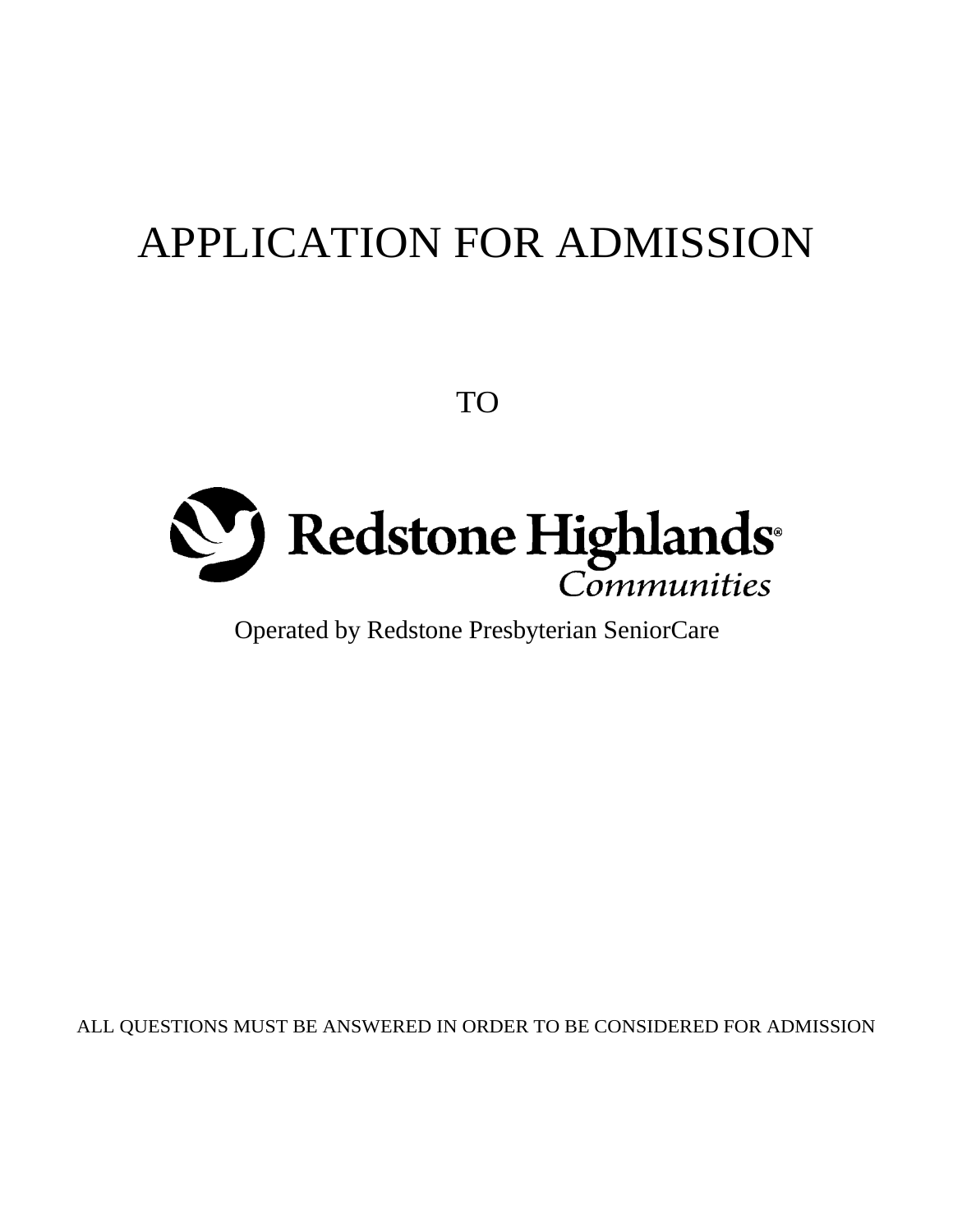### **GENERAL INFORMATION**

*Please Type or Print* 

|                                                                                                              |                                                                | 2. Second Person Name infull League and Second Person Name infull League and Second Person Name infull League and Second Person Name infull League and Second Person Name infull League and Second Person Name infull League a |
|--------------------------------------------------------------------------------------------------------------|----------------------------------------------------------------|--------------------------------------------------------------------------------------------------------------------------------------------------------------------------------------------------------------------------------|
|                                                                                                              |                                                                |                                                                                                                                                                                                                                |
|                                                                                                              |                                                                |                                                                                                                                                                                                                                |
|                                                                                                              |                                                                |                                                                                                                                                                                                                                |
|                                                                                                              | 5. First Person Date of Birth                                  |                                                                                                                                                                                                                                |
|                                                                                                              |                                                                |                                                                                                                                                                                                                                |
| $\ln$ own Home<br>6. Presently Residing:                                                                     | $\perp$ In an apartment                                        | With friends or relatives                                                                                                                                                                                                      |
| Hospital                                                                                                     | Nursing home                                                   | Other                                                                                                                                                                                                                          |
| 7. First Person Social Security No. Medicare No. Medicare No.                                                |                                                                |                                                                                                                                                                                                                                |
|                                                                                                              | 8. Second Person Social Security No. Medicare No. Medicare No. |                                                                                                                                                                                                                                |
|                                                                                                              |                                                                |                                                                                                                                                                                                                                |
|                                                                                                              |                                                                | 10. Second Person Hospitalization_________________Group Number____________________Identification Number_______________                                                                                                         |
| PLEASE INCLUDE A COPY OF YOUR INSURANCE CARDS, PHOTO ID AND SOCIAL SECURITY CARD WITH THIS APPLICATION       |                                                                |                                                                                                                                                                                                                                |
| 11. Marital Status: Single $\Box$                                                                            | Widowed    <br>Married $\int$                                  | Widower $\Box$<br>Divorced                                                                                                                                                                                                     |
| <b>NAME</b><br><b>RELATIONSHIP</b>                                                                           | <b>ADDRESS</b>                                                 | 12. Name and residence of Children, Relatives, Responsible Party, Power of Attorney, Executor of Will to be contacted in an emergency:<br><b>TELEPHONE</b>                                                                     |
| <u> 1980 - Johann Barbara, martxa alemaniar amerikan a</u><br>a.                                             |                                                                |                                                                                                                                                                                                                                |
| b.                                                                                                           |                                                                |                                                                                                                                                                                                                                |
| c.                                                                                                           | <u> 1989 - Johann Stoff, amerikansk politiker (d. 1989)</u>    |                                                                                                                                                                                                                                |
| 13. First Person Are you a Veteran? YES<br>NO                                                                |                                                                |                                                                                                                                                                                                                                |
| Did you Serve during Wartime? YES_<br>NO                                                                     |                                                                |                                                                                                                                                                                                                                |
| 14. Second Person Are you a Veteran? YES<br>NO                                                               |                                                                |                                                                                                                                                                                                                                |
| Did you Serve during Wartime? YES<br>NO                                                                      |                                                                |                                                                                                                                                                                                                                |
| 15. Will you bring a pet (applicable to apartment and villa residents only) YES<br>If yes, what kind?<br>NO. |                                                                |                                                                                                                                                                                                                                |
| 16. Do you smoke? YES_<br>NO                                                                                 |                                                                |                                                                                                                                                                                                                                |

Redstone Highlands does not permit the use of any form of tobacco on the premises.